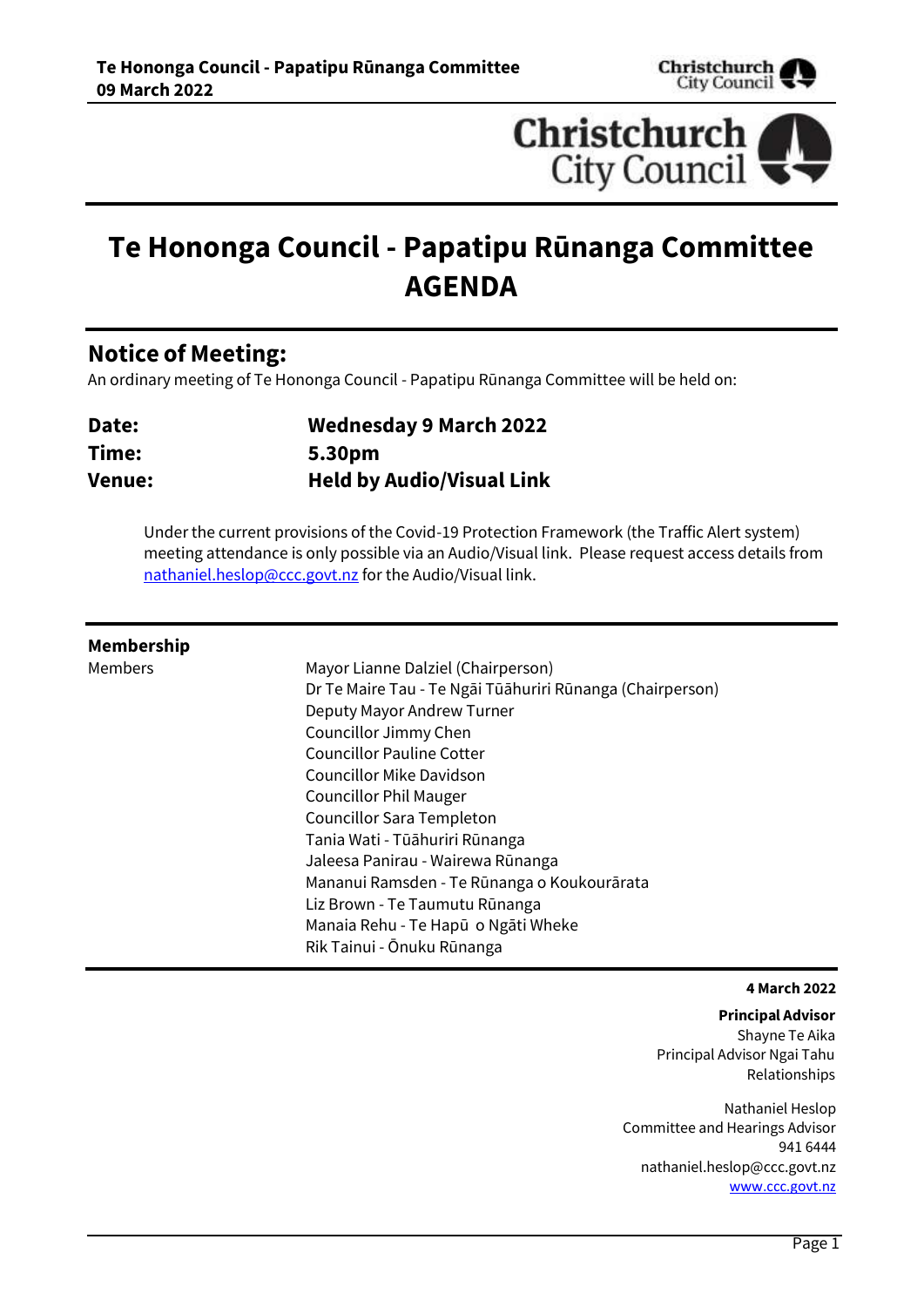

### **Te Hononga Council – Papatipu Rūnanga Committee - Terms of Reference Ngā Ārahina Mahinga**

| Chair         | Mayor Dalziel and Dr Te Maire Tau                                     |  |
|---------------|-----------------------------------------------------------------------|--|
| Membership    | Deputy Mayor Turner                                                   |  |
|               | <b>Councillor Chen</b>                                                |  |
|               | <b>Councillor Cotter</b>                                              |  |
|               | <b>Councillor Davidson</b>                                            |  |
|               | Councillor Templeton                                                  |  |
|               | <b>Councillor Mauger</b>                                              |  |
|               | The Chairperson (or alternate) of                                     |  |
|               | Te Rūnanga o Wairewa                                                  |  |
|               | Te Ngāi Tūāhuriri Rūnanga                                             |  |
|               | Te Rūnanga o Koukourārata                                             |  |
|               | Te Taumutu Rūnanga                                                    |  |
|               | Te Hapū o Ngāti Wheke                                                 |  |
|               | Ōnuku Rūnanga                                                         |  |
| Quorum        | Half of the members if the number of members (including vacancies) is |  |
|               | even, or a majority of members if the number of members (including    |  |
|               | vacancies) is odd.                                                    |  |
| Meeting Cycle | Quarterly, with additional meetings as required.                      |  |
| Reports To    | Council                                                               |  |

#### *Context*

There are four Rūnanga whose takiwā or territories lie within the Christchurch City Council's area of jurisdiction. Two, Te Taumutu Rūnanga and Te Ngāi Tūāhuriri Rūnanga, have boundaries that include Christchurch City but also extend beyond the City Council's jurisdiction.

Representatives from each Rūnanga come together to form Te Kāhui Kahukura, a body which has the authority to exercise decision making powers on behalf of Ngā Papatipu Rūnanga. Through its various regulatory functions, such as District Planning and others prescribed by the Resource Management Act, the Christchurch City Council has a direct relationship with Te Kāhui Kahukura.



In this context, the Christchurch City Council established Te Hononga Council - Papatipu Rūnanga Committee, which includes representatives from the Council and the six Rūnanga, to further enhance the relationship between the Council and Ngāi Tahu.

Note: The reports contained within this agenda are for consideration and should not be construed as Council policy unless and until adopted. If you require further information relating to any reports, please contact the person named on the report.

#### **To view copies of Agendas and Minutes, visit:**

<https://www.ccc.govt.nz/the-council/meetings-agendas-and-minutes/>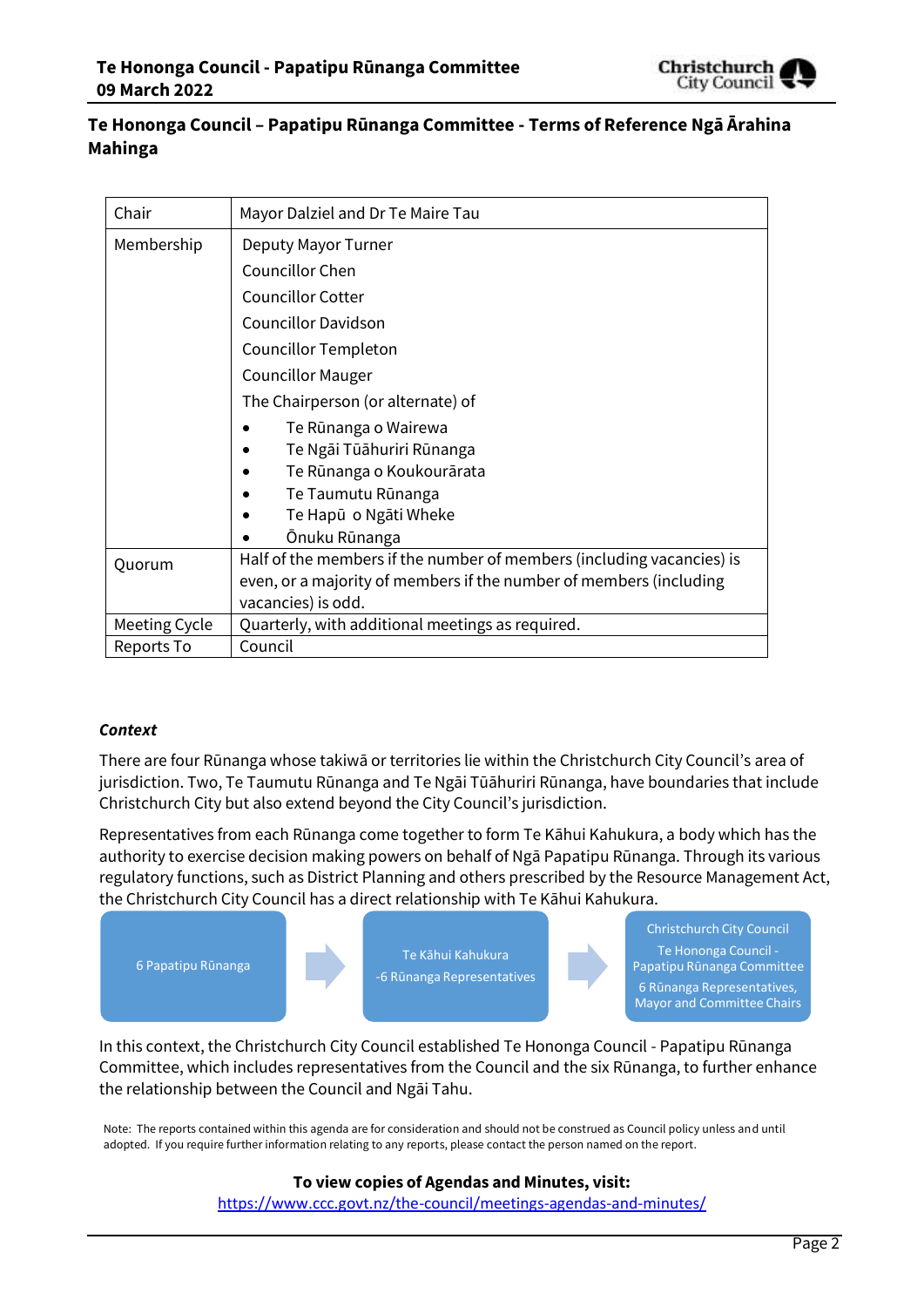#### **Te Hononga Council - Papatipu Rūnanga Committee 09 March 2022**



There are three intrinsic values which are fundamental to Ngā Papatipu Rūnanga. These are protecting and enhancing water quality, protecting Māori Reserve Land, and safeguarding the interests of future generations. These are closely aligned with three equivalent values held by the Christchurch City Council. The Council has statutory responsibility for meeting the needs of future generations, providing safe drinking water and protecting its parks and reserves. The committee will work to seek alignment of these values and work towards them for the benefit of everyone in Christchurch and Banks Peninsula.

The takiwā of the six Papatipu Rūnanga was described Schedule 1 of the Te Rūnanga o Ngāi Tahu Act 1996, which has since been superseded by the Te Rūnanga o Ngāi Tahu (Declaration of Membership) Order 2001:



#### Te Ngāi Tūāhuriri Rūnanga

The takiwā of Te Ngāi Tūāhuriri Rūnanga centres on Tuahiwi and extends from the Hurunui to Hakatere, sharing an interest with Arowhenua Rūnanga northwards to Rakaia, and thence inland to the Main Divide.

#### Rapaki Rūnanga

The takiwā of Rapaki Rūnanga centres on Rapaki and includes the catchment of Whakaraupo and Te Kaituna.

#### Te Rūnanga o Koukourārata

The takiwā of Te Rūnanga o Koukourārata centres on Koukourārata and extends from Pohatu Pā to the shores of Te Waihora including Te Kaituna.

#### Wairewa Rūnanga

The takiwā of Wairewa Rūnanga centres on Wairewa and the catchment of the lake Te Wairewa and the hills and coast to the adjoining takiwā of Koukourārata, Onuku Rūnanga, and Taumutu Rūnanga.

#### Te Rūnanga o Ōnuku

The takiwā of Te Rūnanga o Ōnuku centres on Ōnuku and the hills and coasts of Akaroa to the adjoining takiwa of Te Rūnanga o Koukourārata and Wairewa Rūnanga.

#### Taumutu Rūnanga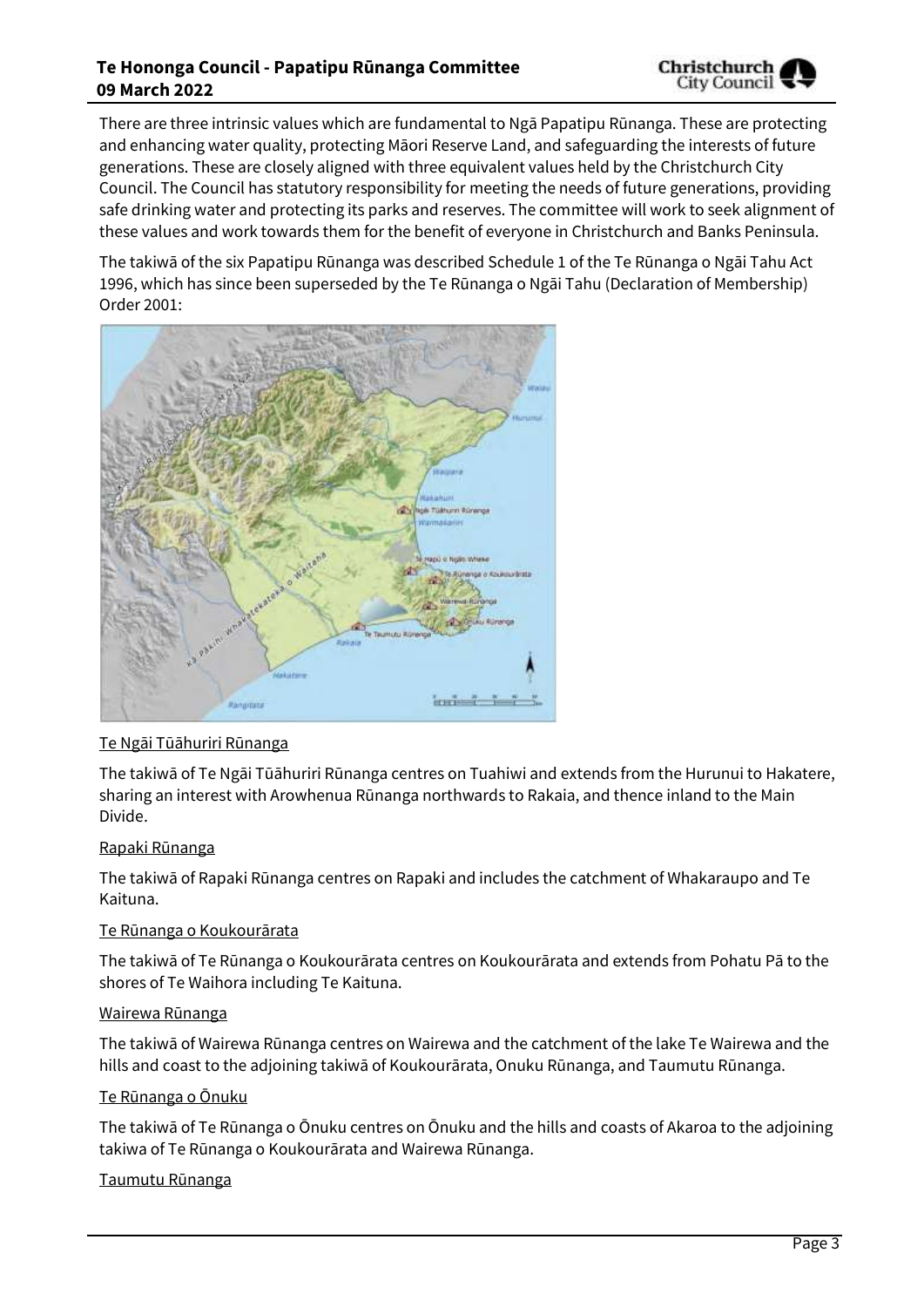

The takiwā of Taumutu Rūnanga centres on Taumutu and the waters of Te Waihora and adjoining lands and shares a common interest with Te Ngāi Tūāhuriri Rūnanga and Te Rūnanga o Arowhenua in the area south to Hakatere.

#### *Responsibilities*

Te Hononga Council - Papatipu Rūnanga Committee is responsible for the following:

- Leading the development of an enduring collaborative relationship between the Council and Ngā Papatipu Rūnanga.
- Building shared understanding and strong coordinated leadership on matters of mutual interest within the respective areas of jurisdiction.
- Having oversight of, and providing advice and assistance to the Council on, matters of significance or priority to Māori, and to inform Council decision making.
- Receiving regular updates from staff on Council programmes and projects of significance or priority to Māori.
- Operating in accordance with the Relationship Agreement between Christchurch City Council and Ngā Papatipu Rūnanga signed on 15 December 2016.

#### *Delegations*

This Committee can make recommendations to the Council but does not have delegated authority to make formal decisions on behalf of the Council.

#### *Resourcing*

- The Principal Advisor Ngāi Tahu Relationships will act as the Principal Advisor to the Committee.
- A Senior Advisor also forms part of the Ngāi Tahu Māori Relationships team.
- A Committee Advisor from the Hearings and Council Support Team will provide administrative and procedural support to the Committee.
- All three of these positions will be provided by the Council.
- An annual budget allocation is also made in accordance with the work programme.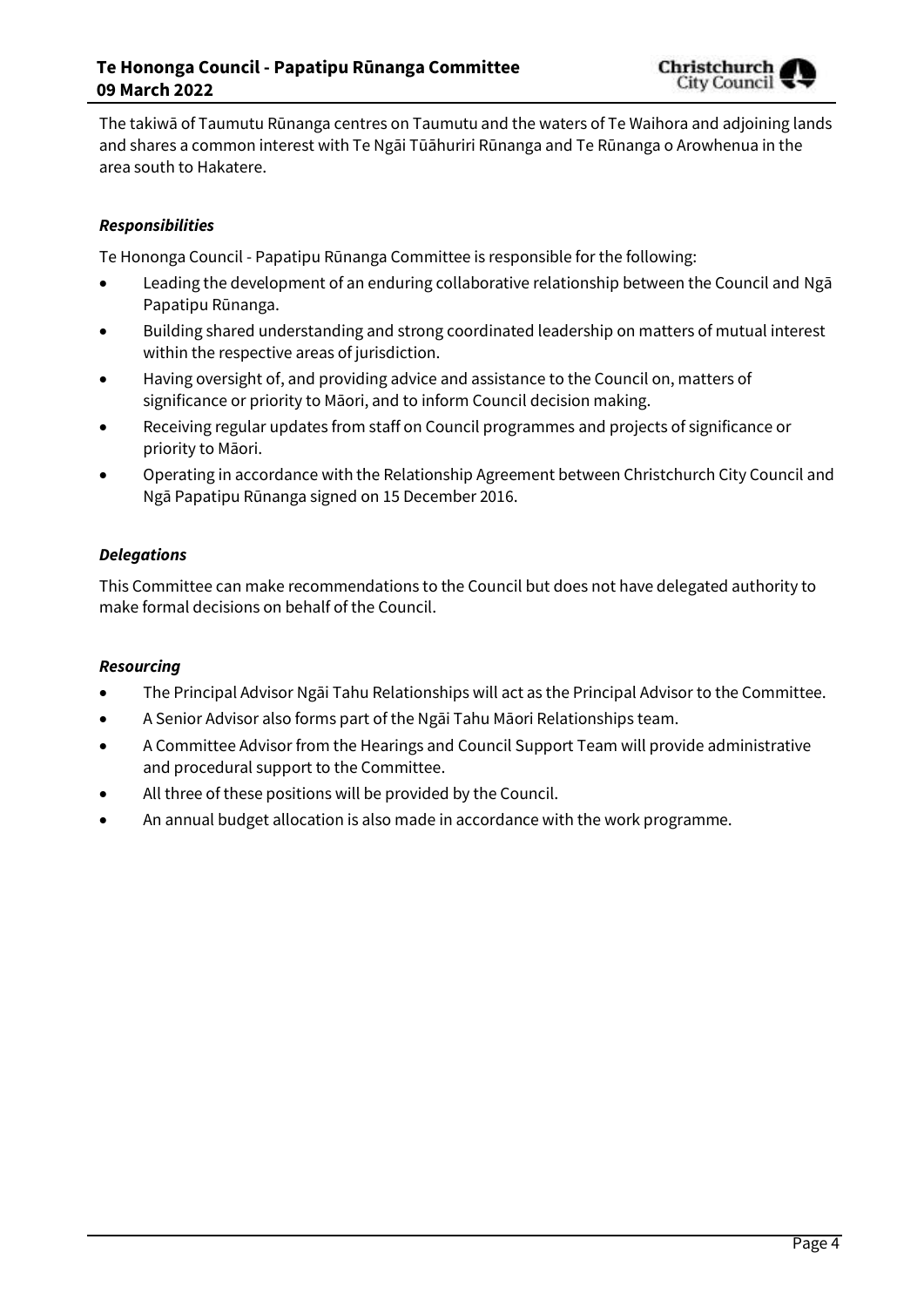

### **Part A Matters Requiring a Council Decision**

- **Part B Reports for Information**
- **Part C Decisions Under Delegation**

### **TABLE OF CONTENTS**

| <b>B</b> 5. |  |
|-------------|--|
|             |  |

#### **STAFF REPORTS**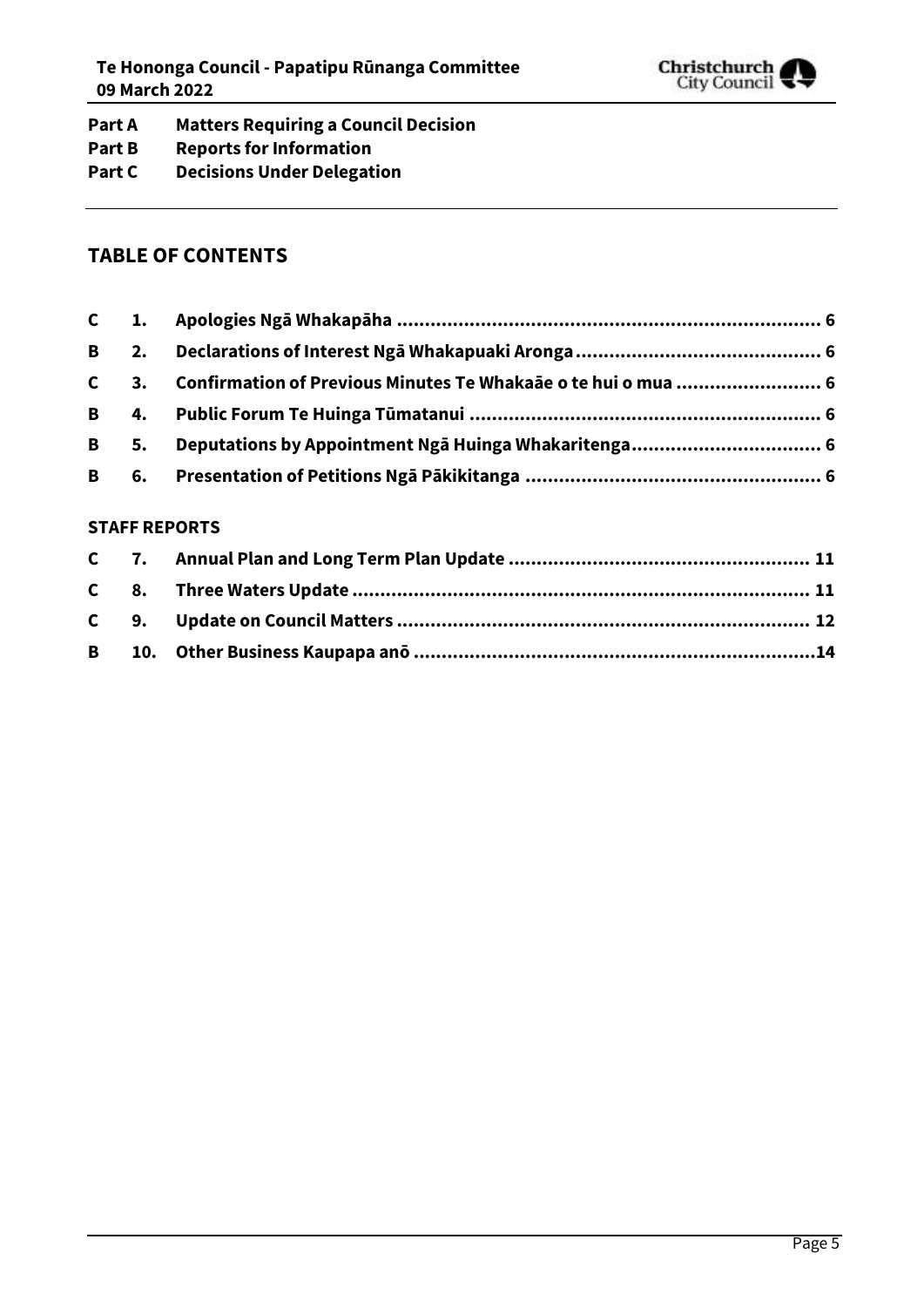

### <span id="page-5-0"></span>**1. Apologies Ngā Whakapāha**

At the close of the agenda no apologies had been received.

### <span id="page-5-1"></span>**2. Declarations of Interest Ngā Whakapuaki Aronga**

Members are reminded of the need to be vigilant and to stand aside from decision making when a conflict arises between their role as an elected representative and any private or other external interest they might have.

### <span id="page-5-2"></span>**3. Confirmation of Previous Minutes Te Whakaāe o te hui o mua**

That the minutes of the Te Hononga Council - Papatipu Rūnanga Committee meeting held on [Wednesday, 7 July 2021](../../../RedirectToInvalidFileName.aspx?FileName=THCP_20210707_MIN_5417.PDF) be confirmed (refer page [7\)](#page-6-0).

### **4. Public Forum Te Huinga Tūmatanui**

A period of up to 30 minutes may be available for people to speak for up to five minutes on any issue that is not the subject of a separate hearings process.

<span id="page-5-3"></span>There were no public forum requests received at the time the agenda was prepared

### **5. Deputations by Appointment Ngā Huinga Whakaritenga**

There were no deputations by appointment at the time the agenda was prepared.

### <span id="page-5-4"></span>**6. Presentation of Petitions Ngā Pākikitanga**

There were no petitions received at the time the agenda was prepared.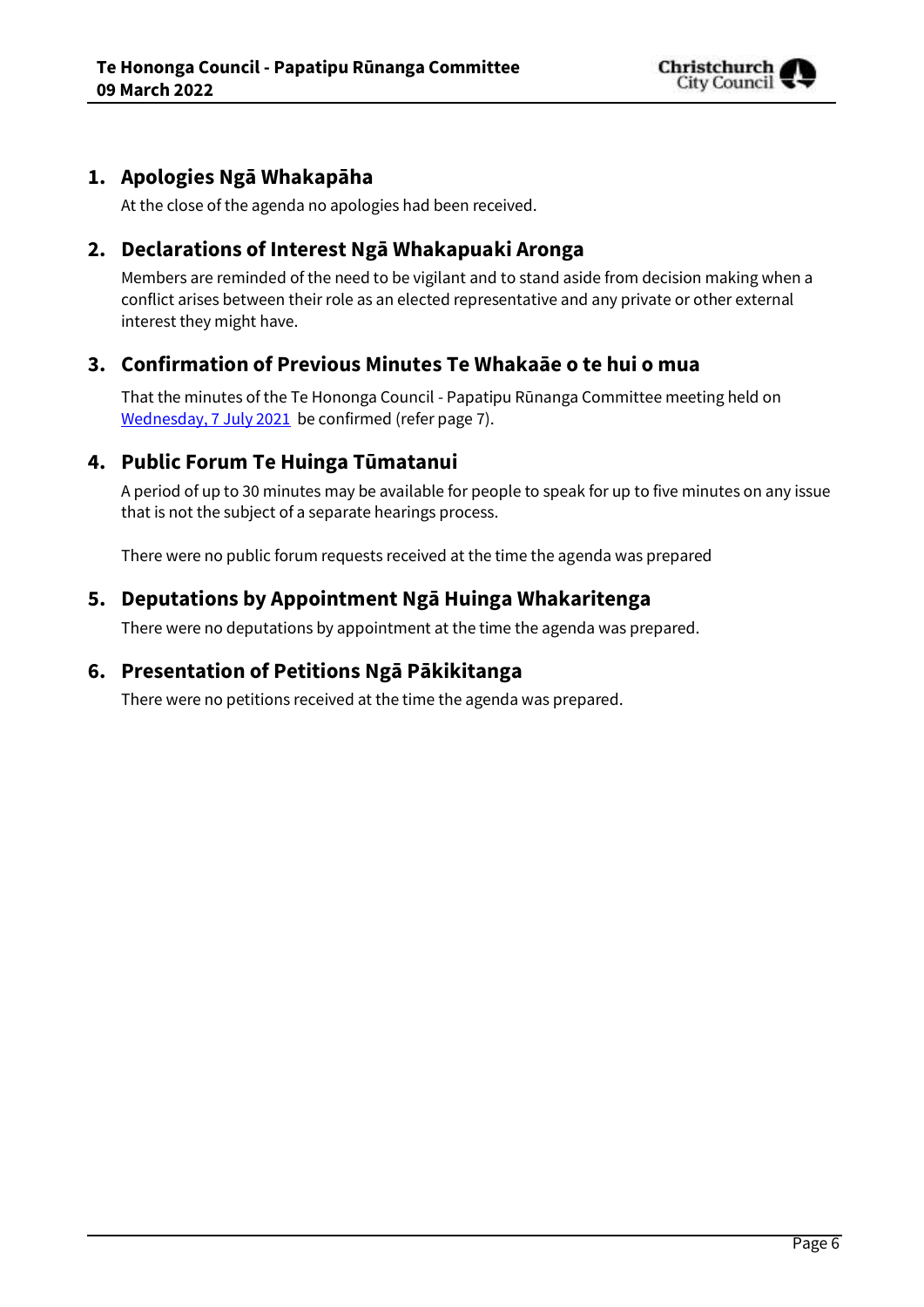



# <span id="page-6-0"></span>**Te Hononga Council - Papatipu Rūnanga Committee OPEN MINUTES**

| Date:         | <b>Wednesday 7 July 2021</b>                     |
|---------------|--------------------------------------------------|
| Time:         | 5.36pm                                           |
| <b>Venue:</b> | <b>Council Chambers, Level 2, Civic Offices,</b> |
|               | 53 Hereford Street, Christchurch                 |
|               |                                                  |

**Present**

Members Mayor Lianne Dalziel (Chairperson) Deputy Mayor Andrew Turner Councillor Jimmy Chen Councillor Pauline Cotter Councillor Mike Davidson Councillor Sara Templeton Tania Wati - Tūāhuriri Rūnanga Henrietta Carroll (alternate) - Wairewa Rūnanga Elizabeth Cunningham (alternate) - Te Rūnanga o Koukourārata Liz Brown - Te Taumutu Rūnanga Manaia Rehu - Te Hapū o Ngāti Wheke

#### **Principal Advisor**

Shayne Te Aika Principal Advisor Ngai Tahu Relationships

Nathaniel Heslop Committee Advisor 941 6444 Nathaniel.heslop@ccc.govt.nz [www.ccc.govt.nz](http://www.ccc.govt.nz/)

**To view copies of Agendas and Minutes, visit:** [www.ccc.govt.nz/the-council/meetings-agendas-and-minutes/](https://www.ccc.govt.nz/the-council/meetings-agendas-and-minutes/)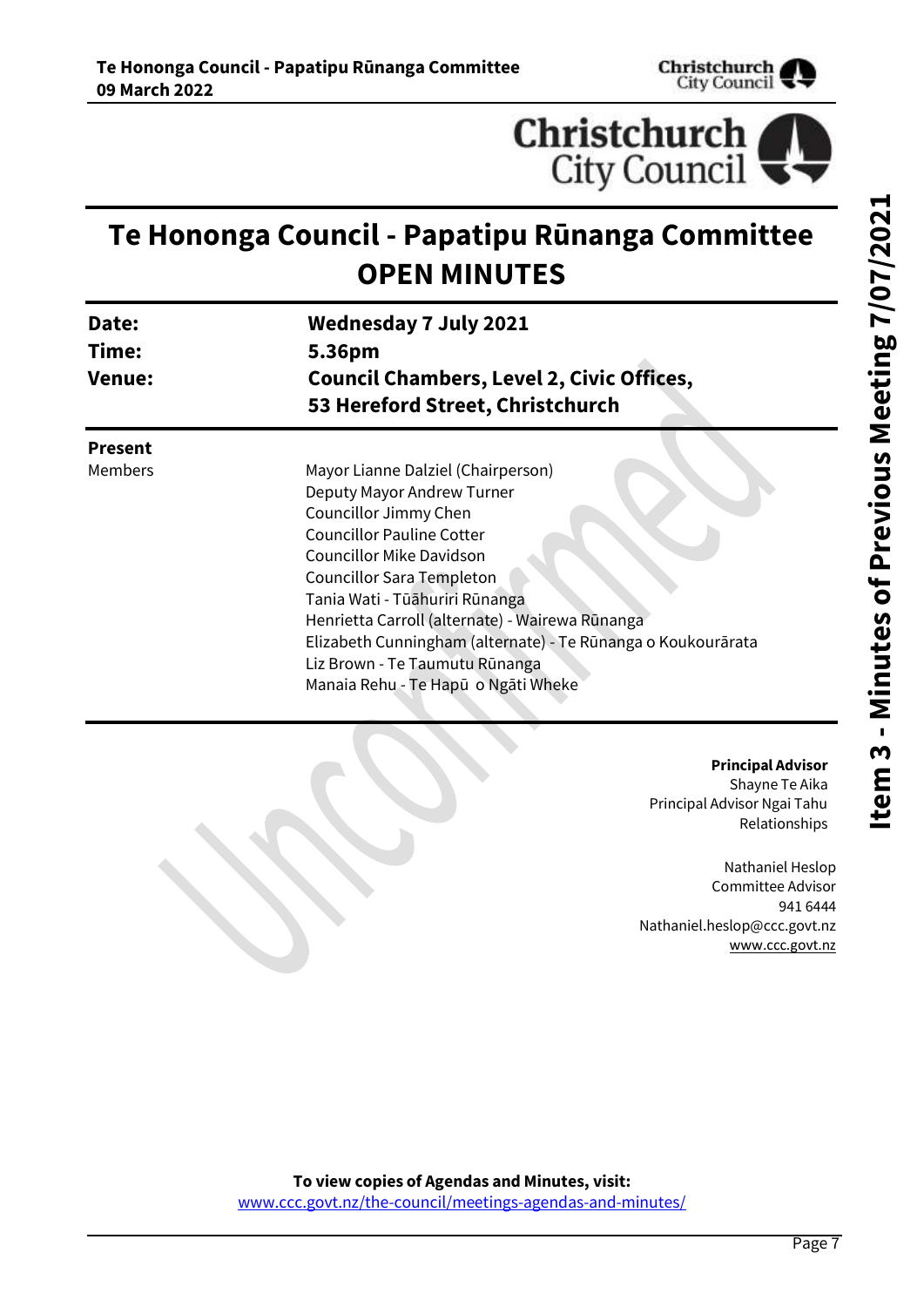

#### **Part A Matters Requiring a Council Decision**

### **Part B Reports for Information**

**Part C Decisions Under Delegation**

### **Karakia - Timatanga**

Councillor Templeton led the Committee in Karakia

The agenda was dealt with in the following order.

### **1. Apologies Ngā Whakapāha**

#### **Part C Committee Resolved THCP/2021/00005**

That the apologies received from Dr Te Maire Tau, Councillor James Daniels, and Rik Tainui for absence, and Councillor Pauline Cotter for early departure be accepted.

Chairperson Dalziel/Member Wati **Carried**

**Secretarial Note:** Henrietta Carroll is the alternate for Robin Wybrow representing Wairewa Rūnanga and Elizabeth Cunningham is the alternate for Dr Matiu Payne representing Te Rūnanga o Koukourārata during the meeting.

### **2. Declarations of Interest Ngā Whakapuaki Aronga**

#### **Part B**

There were no declarations of interest recorded.

### **3. Confirmation of Previous Minutes Te Whakaāe o te hui o mua**

#### **Part C**

#### **Committee Resolved THCP/2021/00006**

That the minutes of the Te Hononga Council - Papatipu Rūnanga Committee meeting held on Wednesday, 3 March 2021 be confirmed.

Member Cunningham/Councillor Templeton **Carried**

**Secretarial Note:** during Item 9 Tania Wati noted she was not present at the meeting held on Wednesday 3 March 2021 and asked that the minutes be amended to reflect this.

### **4. Public Forum Te Huinga Tūmatanui**

#### **Part B**

There were no public forum presentations.

### **5. Deputations by Appointment Ngā Huinga Whakaritenga**

#### **Part B**

There were no deputations by appointment.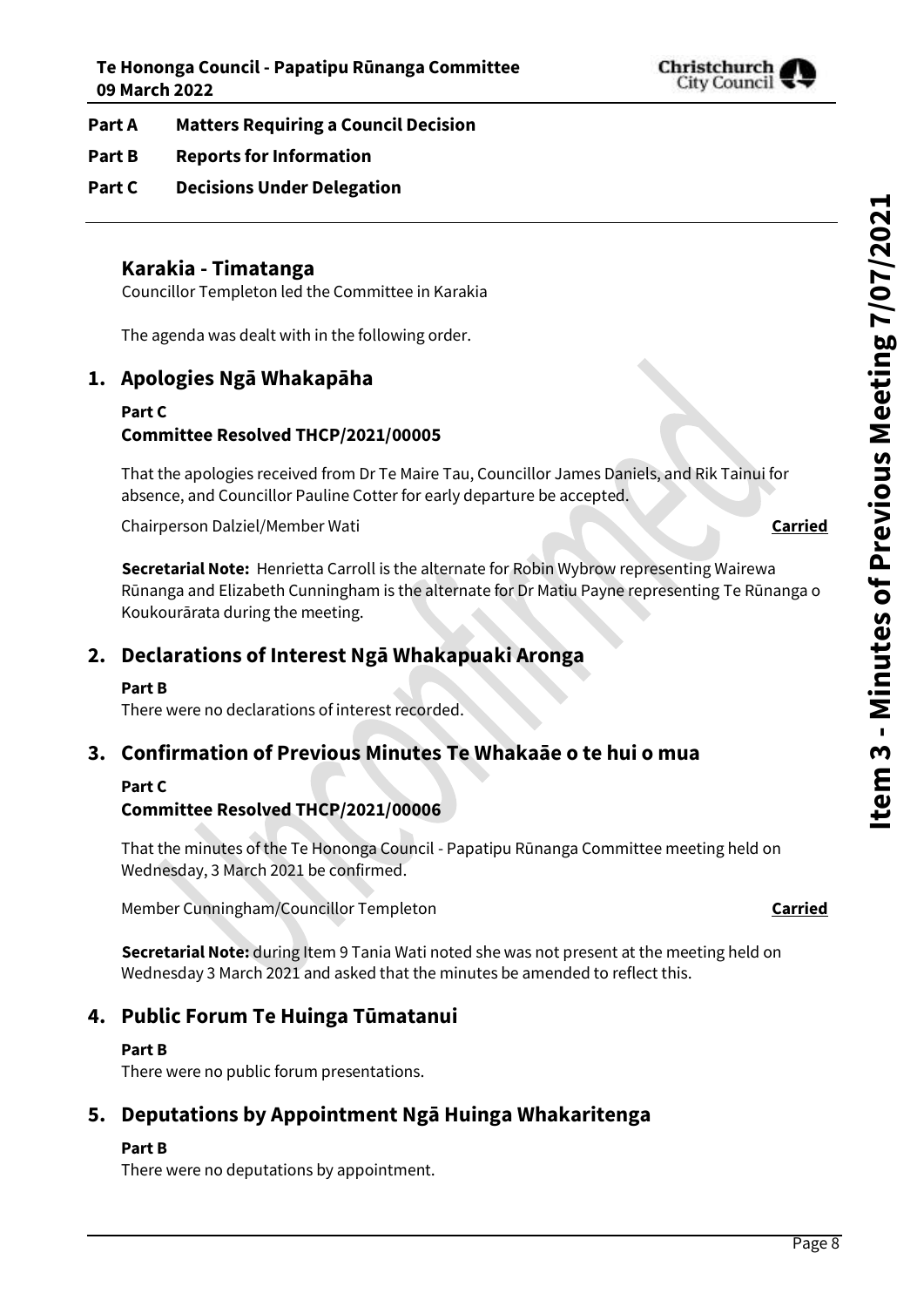

### **6. Presentation of Petitions Ngā Pākikitanga**

#### **Part B**

There was no presentation of petitions.

### **7. Standing updates**

#### **Committee Comment**

#### **Introduction of Executive Leadership Team**

Dawn Baxendale informed the Committee she has recently invited Shayne Te Aika to join her management team. She then introduced the executive leadership team, namely Miles McConway (GM Resources), Mary Richardson (GM Citizens and Community), Jane Davis (GM Infrastructure, Planning, and Regulatory Services), and Lynn McLelland (Assistant Chief Executive, Strategic Policy and Performance).

#### **Status of District Plan Change No 8 (Papakāinga / Kāinga Nohoanga adjustments).**

Shayne Te Aika updated the Committee on District Plan Change No 8 noting public consultation has been completed and that Council will appoint an independent commissioner to hear submissions. This is a positive step for rūnunga, eight submissions were received. Six were positive, and a further two provided constructive feedback. All things going well this will come back to Council for a decision on adoption in November or December 2021.

#### **Development Contribution Rebate Scheme.**

Shayne Te Aika and Deputy Mayor Andrew Turner updated the Committee and confirmed Council unanimously resolved at the Finance and Performance Committee on 24 June 2021 to establish a 100% development contributions rebate scheme for development on Māori freehold land or general land owned by Māori that is located within the Papakāinga/Kāinga Nohoanga zone of the Christchurch District Plan. A workshop with staff from the Maori Land Court educated elected members on history of Māori land and enhanced elected members' understanding of the issue, enabling it to pass unanimously. Similarly MKT facilitated conversations that enhanced enabled Council to get to where we are today.

The Committee:

- Acknowledged the mahi by Council staff and commended Council for leading the way in adopting a development contributions rebate and Papakāinga Nohoanga plan change.
- Emphasised the importance of education and increasing understanding, and how these attributes can facilitate change.

#### **Local Government (Rating of Whenua Māori) Amendment Act (effective 1 July 2021).**

Shayne Te Aika informed the Committee Council has revised its policies and procedures affected by this legislation. Council staff may visit rūnunga to lessen barriers faced by customers and facilitate helpful conversations between Council staff and landowners.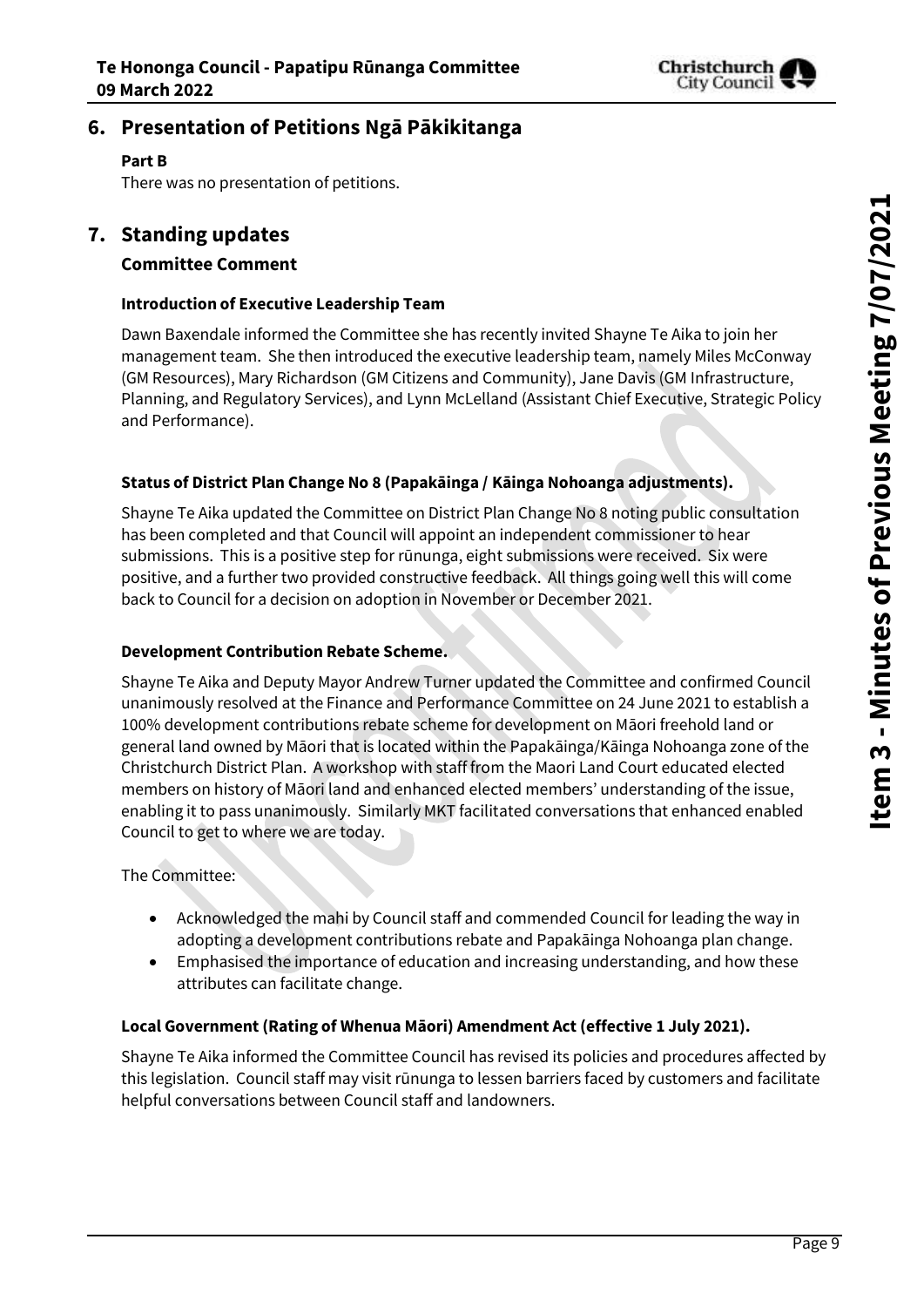

#### **3 Waters Reform update.**

The Committee noted the potential benefits of co-governance in the 3 waters reform and may enable greater development in smaller communities throughout Ngāi Tahu's takiwa. Christchurch City Council understands this is a complex area that is not solely the reserve of 'piped networks' and has been at the forefront of 'naturalising drainage'. Committee agreed it is incumbent to think inter-generationally about water issues and that this thinking will be in any co-governance arrangement.

#### **Long Term Plan discussion.**

Dawn Baxendale acknowledged the Koukourārata submission on the Long Term Plan and informed the Committee that since the Long Term Plan Council staff have been working with Koukourārata. Some immediate items of interest have been actioned and work continues on identifying longer term solutions. Some matters Koukourārata asked for in its LTP submission were not able to be costed and included in Council's Long Term Plan because of insufficient information. This did not mean the matters raised by Koukourārata are not important. The Council emphasised it is possible for additional action to occur through the annual plan, future long term plans, or special consultative procedure processes at any time, and that once additional information is obtained decisions can be made on these matters.

The Committee acknowledged these comments and expressed an interest in having conversations with Council in the formative stages of the annual plan and long term plan processes.

### **8. Other Business Kaupapa anō**

#### **Part B**

There was no other business considered at this meeting.

### **Karakia - Whakakapi**

Councillor Templeton led the Committee in Karakia

### **Meeting concluded at 6.45pm.**

**CONFIRMED THIS 8 th DAY OF SEPTEMBER 2021**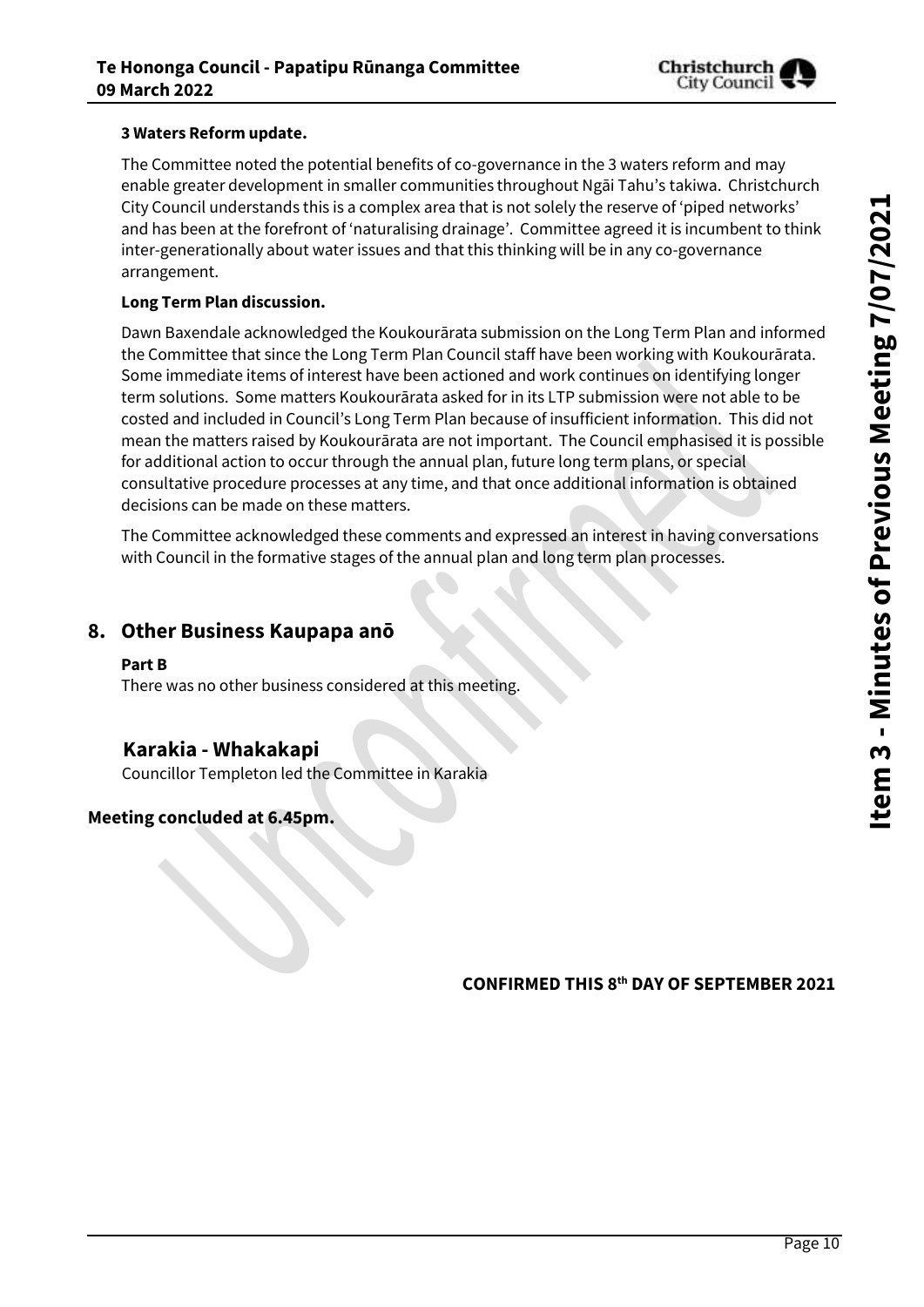

# <span id="page-10-0"></span>**7. Annual Plan and Long Term Plan Update**

| Reference Te Tohutoro: 22/210245 |                                                                                                           |
|----------------------------------|-----------------------------------------------------------------------------------------------------------|
| <b>Report of Te Pou Matua:</b>   | Lynn McClelland, Assistant Chief Executive, Strategic Policy &<br>Performance, lynn.mclelland@ccc.govt.nz |
| <b>General Manager</b>           | Lynn McClelland, Assistant Chief Executive, Strategic Policy &                                            |
| Pouwhakarae:                     | Performance, lynn.mclelland@ccc.govt.nz                                                                   |

### **1. Brief Summary**

1.1 The purpose of this report is for Council Officers to provide verbal feedback on meetings held with Rūnunga to discuss Rūnunga priorities for the Annual Plan 2022-23 and the 2024 Long Term Plan.

### **2. Officer Recommendations Ngā Tūtohu**

That the Te Hononga Council - Papatipu Rūnanga Committee:

Receive the information in the Annual Plan and Long Term Plan Update report  $1$ 

### **Attachments Ngā Tāpirihanga**

There are no attachments to this report.

Additional background information may be noted in the below table:

| <b>Document Name</b> | $^{\dagger}$ Location / File Link |
|----------------------|-----------------------------------|
| Not Applicable       | Not Applicable                    |

### **Confirmation of Statutory Compliance Te Whakatūturutanga ā-Ture**

Compliance with Statutory Decision-making Requirements (ss 76 - 81 Local Government Act 2002). (a) This report contains:

- (i) sufficient information about all reasonably practicable options identified and assessed in terms of their advantages and disadvantages; and
- (ii) adequate consideration of the views and preferences of affected and interested persons bearing in mind any proposed or previous community engagement.
- (b) The information reflects the level of significance of the matters covered by the report, as determined in accordance with the Council's significance and engagement policy.

### **Signatories Ngā Kaiwaitohu**

<span id="page-10-1"></span>

| Author             | Nathaniel Heslop - Committee and Hearings Advisor                            |
|--------------------|------------------------------------------------------------------------------|
| <b>Approved By</b> | Lynn McClelland - Assistant Chief Executive Strategic Policy and Performance |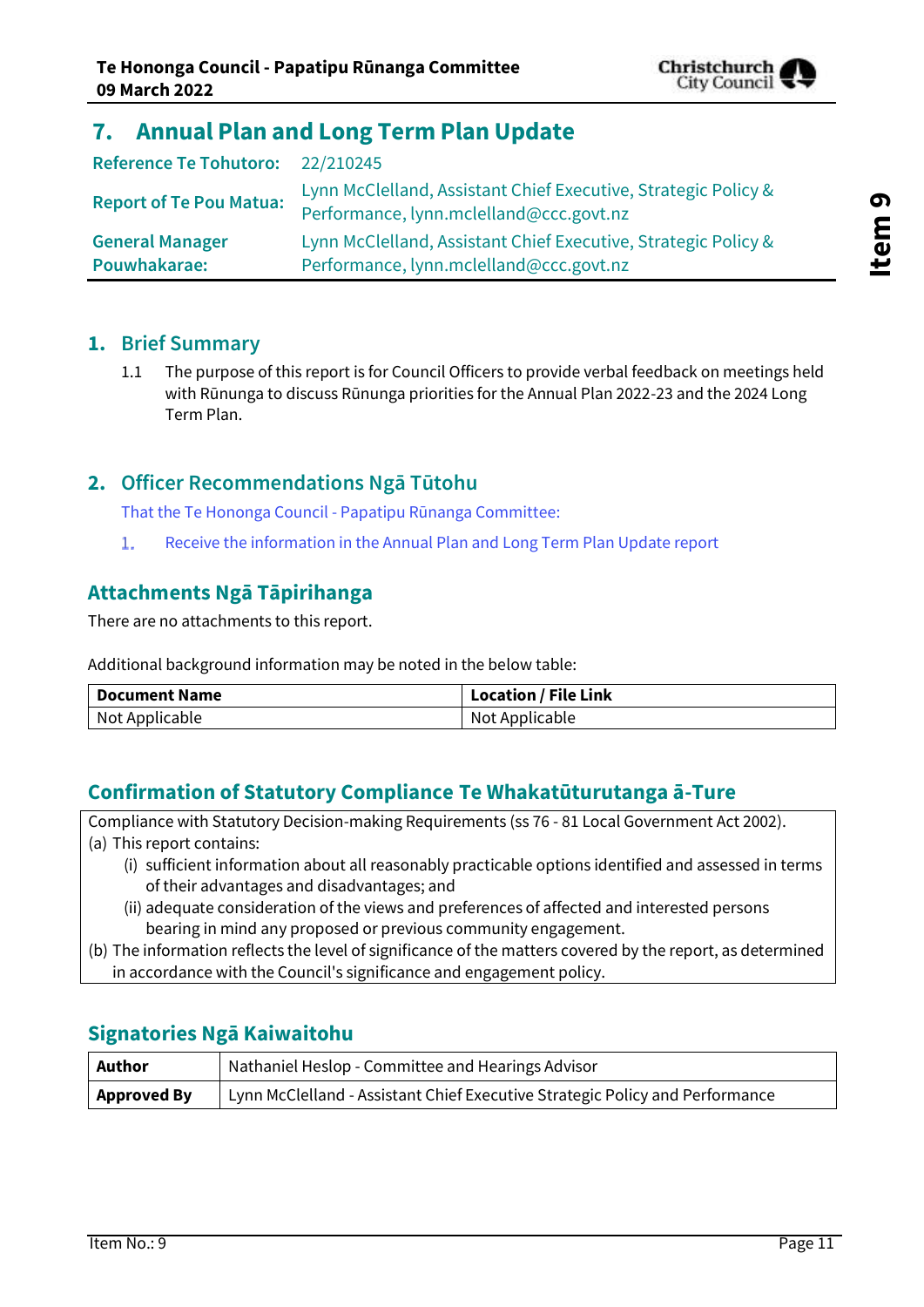

## **8. Three Waters Update**

| Reference Te Tohutoro: 22/210612       |                                                                                                       |
|----------------------------------------|-------------------------------------------------------------------------------------------------------|
| <b>Report of Te Pou Matua:</b>         | Shayne Te Aika, Principal Advisor Treaty Relationships,<br>Shayne.TeAika@ccc.govt.nz                  |
| <b>General Manager</b><br>Pouwhakarae: | Jane Davis, General Manager Infrastructure, Planning & Regulatory<br>Services, jane.davis@ccc.govt.nz |

### **1. Brief Summary**

1.1 The purpose of this report is for Dr Te Marie Tau to provide a verbal update to the Committee on Three Waters matters that are of importance to mana whenua.

### **2. Officer Recommendations Ngā Tūtohu**

That the Te Hononga Council - Papatipu Rūnanga Committee:

Receive the information in the Three Waters Update Report  $1.$ 

### **Attachments Ngā Tāpirihanga**

There are no attachments to this report.

Additional background information may be noted in the below table:

| <b>Document Name</b> | <b>Location / File Link</b> |
|----------------------|-----------------------------|
| Not Applicable       | Not Applicable              |

### **Confirmation of Statutory Compliance Te Whakatūturutanga ā-Ture**

Compliance with Statutory Decision-making Requirements (ss 76 - 81 Local Government Act 2002). (a) This report contains:

- (i) sufficient information about all reasonably practicable options identified and assessed in terms of their advantages and disadvantages; and
- (ii) adequate consideration of the views and preferences of affected and interested persons bearing in mind any proposed or previous community engagement.
- (b) The information reflects the level of significance of the matters covered by the report, as determined in accordance with the Council's significance and engagement policy.

### **Signatories Ngā Kaiwaitohu**

<span id="page-11-0"></span>

| Author             | <b>Nathaniel Heslop - Committee and Hearings Advisor</b>                    |
|--------------------|-----------------------------------------------------------------------------|
| <b>Approved By</b> | Jane Davis - General Manager Infrastructure, Planning & Regulatory Services |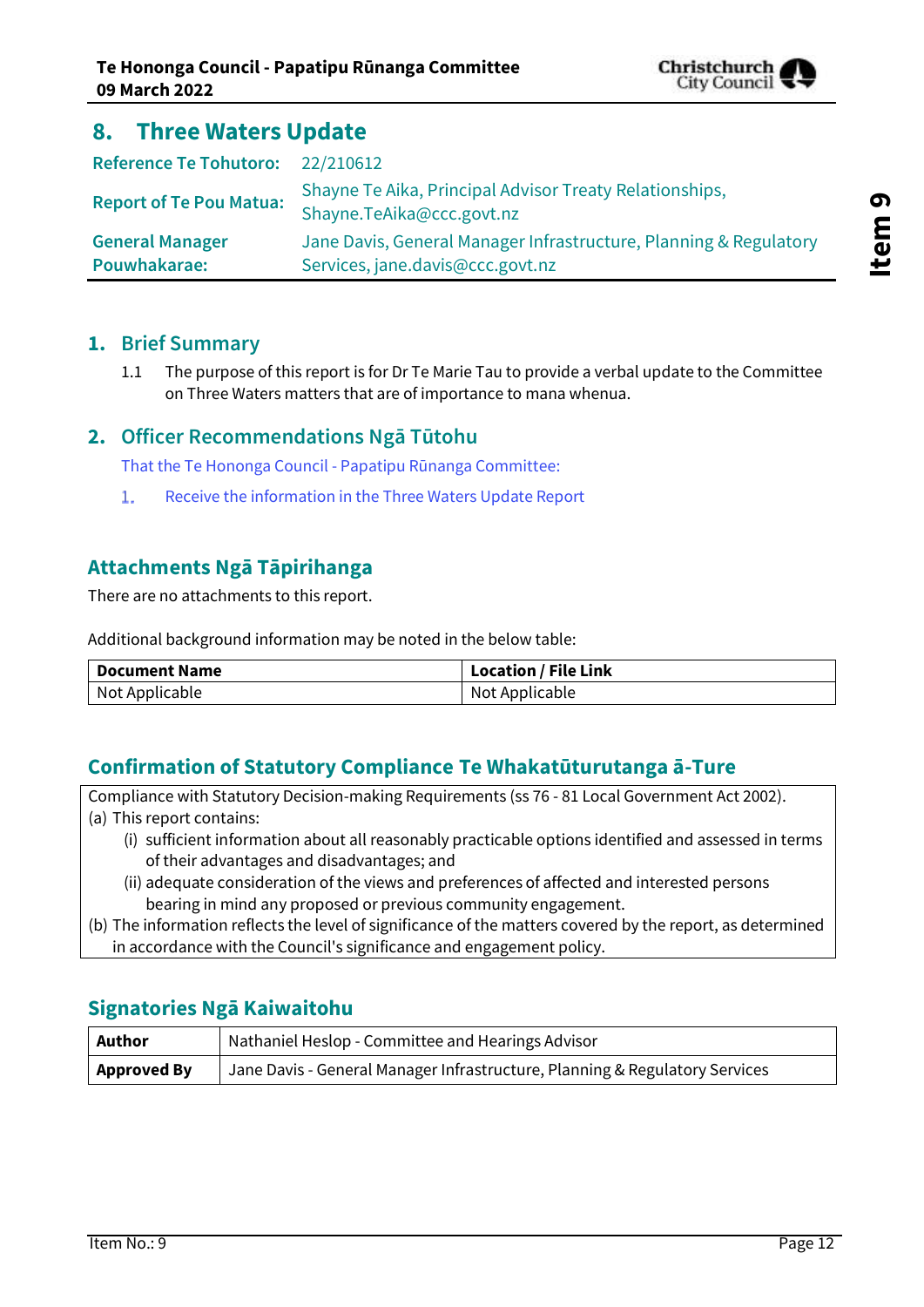

# **9. Update on Council Matters**

| Reference Te Tohutoro: 22/210966       |                                                                                                          |
|----------------------------------------|----------------------------------------------------------------------------------------------------------|
| <b>Report of Te Pou Matua:</b>         | Shayne Te Aika, Principal Advisor Treaty Relationships,<br>Shayne.TeAika@ccc.govt.nz                     |
| <b>General Manager</b><br>Pouwhakarae: | Lynn McLelland, Assistant Chief Executive, Strategic Policy &<br>Performance, lynn.mclelland@ccc.govt.nz |

### **1. Brief Summary**

- 1.1 The purpose of this report is to provide a verbal update to the Te Hononga-Papatipu Rūnanga Committee on the following matters of mutual interest:
	- 1.1.1 Plan Change 8 Papakāinga Nohoanga
	- 1.1.2 Māori Intern Opportunities at Council
	- 1.1.3 Rating Māori Freehold Land
	- 1.1.4 General Comments

#### **2. Officer Recommendations Ngā Tūtohu**

That the Te Hononga Council - Papatipu Rūnanga Committee:

Receive the information in the Update on Council Matters report  $1.$ 

### **Attachments Ngā Tāpirihanga**

There are no attachments to this report.

Additional background information may be noted in the below table:

| <b>Document Name</b> | <b>Location / File Link</b> |
|----------------------|-----------------------------|
| Not Applicable       | Not Applicable              |

### **Confirmation of Statutory Compliance Te Whakatūturutanga ā-Ture**

Compliance with Statutory Decision-making Requirements (ss 76 - 81 Local Government Act 2002). (a) This report contains:

- (i) sufficient information about all reasonably practicable options identified and assessed in terms of their advantages and disadvantages; and
- (ii) adequate consideration of the views and preferences of affected and interested persons bearing in mind any proposed or previous community engagement.
- (b) The information reflects the level of significance of the matters covered by the report, as determined in accordance with the Council's significance and engagement policy.

### **Signatories Ngā Kaiwaitohu**

| Author             | Nathaniel Heslop - Committee and Hearings Advisor         |
|--------------------|-----------------------------------------------------------|
| <b>Approved By</b> | Shayne Te Aika - Principal Advisor Ngāi Tahu Relationship |